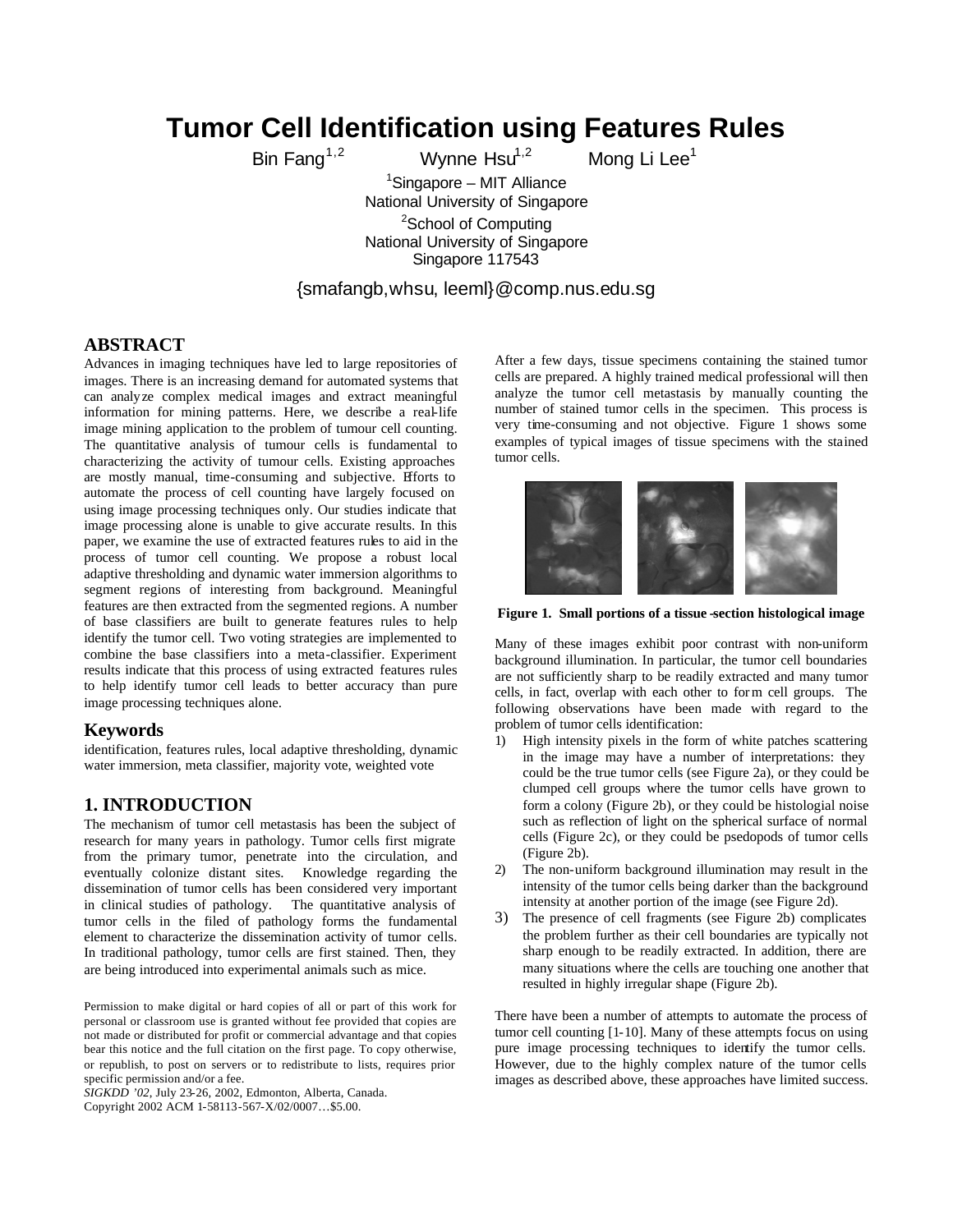

**Figure 2. a) Individual tumor cells, b) clumped tumor cell groups, fragments and pseudopods of tumor cells, c) histological noise, d) 'brighter' background.**

In this paper, we propose a robust local adaptive thresholding and dynamic water immersion algorithms to segment regions of interest from the background. These regions of interest may correspond to true tumor cells or histological noise such as white light reflection regions and the extended psuedopods of tumor cells. Based on the segmented regions of interests, meaningful features are extracted. Three base classifiers are then built to generate features rules that will differentiate the tumor cells from the histological noise. Further, it is observed that the three different classifiers may potentially offer complementary information about the patterns to be classified. This could be integrated to improve the overall performance of the identification system. Two integration strategies, namely majority vote and weighted vote, have been applied to unify the three base classifiers into a meta classifier. Experimental results indicate that this process of using extracted features rules to help identify tumor cells leads to better accuracy than pure image processing techniques alone, and meta-classifier with weighted vote has the best predictive accuracy.

### **2. RELATED WORK**

The design of an automatic system for medical image analysis in pathology has been the main research objective for many years. There have been many cell segmentation and identification methods that employ image processing techniques to count the number of tumor cells in digitized histological images. They are categorized into statistical classification methods [6,7,9], region growing methods [3,4], and boundary methods [5,8,10].

Awasthi *et al*. [3] used a combination of multiple thresholding, dilation morphology operation and region growing methods to perform cell segmentation. Berns *et al*. [4] used a combination of median filter, local histogram, and morphology filter with watershed method to achieve the same goal of cell segmentation. Gauthier *et al*. [5] used global thresholding, component labeling, morphology filter. Jeacocke *et al*. [6] used a multi-resolution method which contains quadtree smoothing, lowest level classification and boundary re-estimation by water immersion. Chen *et al*. [7] used spatial adaptive filter, watershed and refining of the labeled image. Anoraganingrum [8] used median filter and mathematical morphology operation for edge detection based cell segmentation. Kovalev *et al.* [9] used pattern recognition based on intensity of G image plane and the balance between G and B intensity for color images. Wu *et al*. [10] used cost function based optimal method to obtain a parametric reconstructed image which approximates the original image and threshold such image to segment cells from background.

Although these methods can be simply implemented and have satisfactory experiment results with relatively simple medical images, they work poorly on complex images. No further processing was suggested to improve the ability of automatic cell segmentation. This is the reason that we propose a robust image processing technique to cope with complex histological images and some data mining techniques to help improve system performance.

Recently, research in data mining and knowledge discovery is rapidly gaining popularity in the field of medical image classification. Some of the research and applications carried out use various data mining classification techniques for image categorization. Antonie *et al.* [11] investigated the use of neural network and association rule mining for classifying digital mammongrams into two categories: normal and abnormal images. Hsu *et al.* [12] combined 12 image attributes extracted for each individual vessel segment and fed them into an association based data mining classification tool, CBA to classify the input vessel segments as normal or abnormal in the application of an Integrated Retinal Information system. However, as far as we know, there has been no application of data mining techniques to the problem of tumor cell identification.

# **3. OVERVIEW OF OUR APPROACH**

First, we apply a robust local adaptive thresholding to segment white patches with histological meaning from non-uniform illumination background. Second, we use a dynamic water immersion approach to detach touching cells in clumped cell groups and extract the regions of interesting for further investigation. For each segmented regions, we extract three relevant features of size and shape that accurately describes the characteristics of the region. Next, data mining techniques are applied on the extracted features to derive a number of base classifiers, namely C4.5 classifier [13], Bayes classifier [14], and CBA classifier [15]. Finally, to improve the accuracy of the tumor cell detection problem, a meta classifier with two voting strategies of majority vote and weighted vote is built upon the three base classifiers.

# **4. FEATURE EXTRACTION FOR MINING**

The most crucial step in this tumor cell identification system lies in the accurate segmentation of the regions of interest. Segmentation refers to the process of extracting meaningful regions out from the image background. Such regions typically correspond to objects of interest or their parts. The segmentation of tissue-section histological images into regions that correspond to meaningful biological structures, such as cells and clumped cell groups, is a difficult problem as described in Section 1. In this section, we study the use of adaptive local thresholding method and dynamic water immersion algorithm to perform the segmentation.

Traditionally, segmentation techniques are categorized into two classes: those that employed region-finding algorithms versus those that employed contour-detection algorithms. Most classical region-finding algorithms involve partitioning the grey level histogram in such a way that the appropriate thresholds for segmentation can be easily determined. However, studies indicate that for complex images such as the histological images, simple thresholding techniques based on a globally determined value will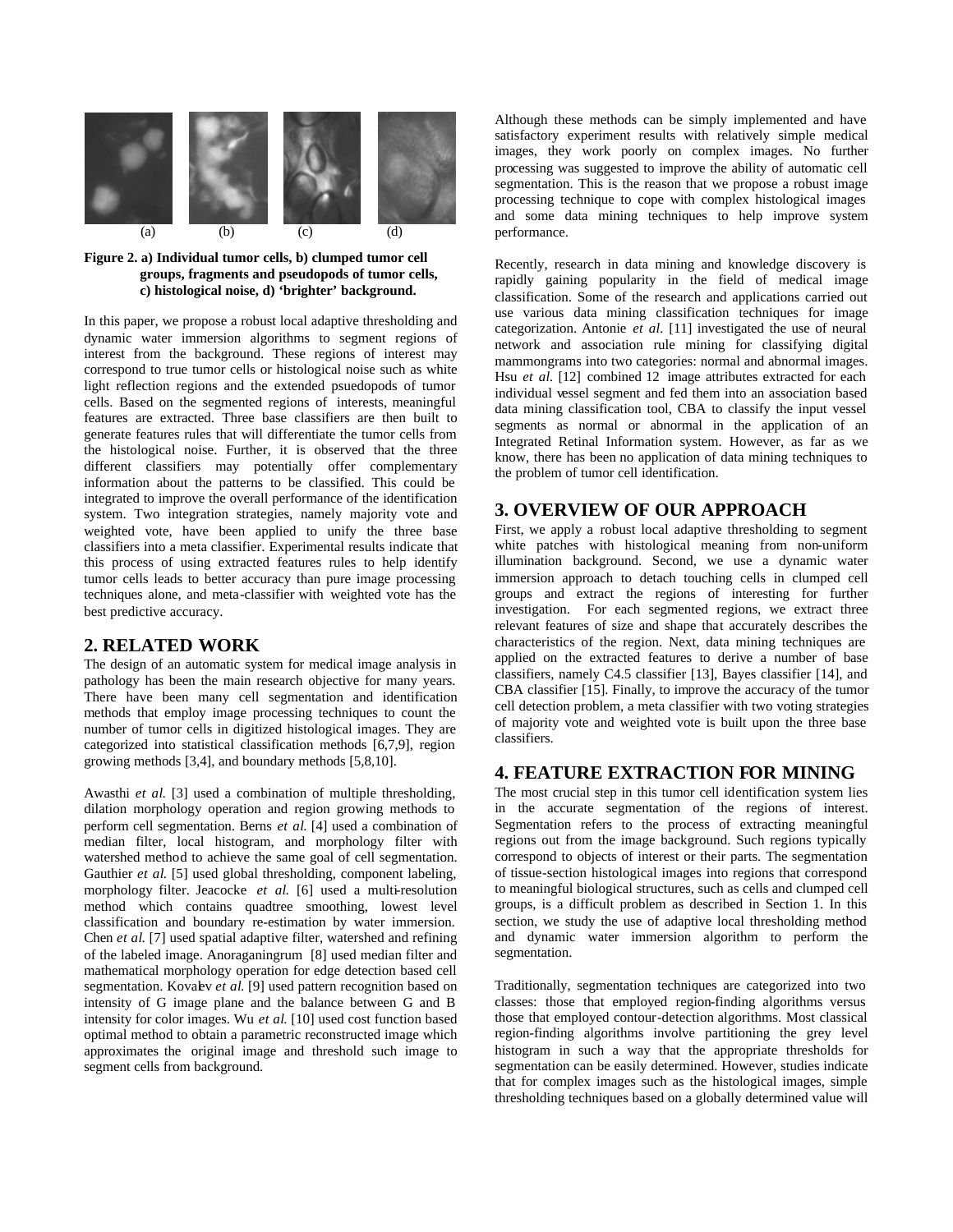not work well. One way to overcome this problem is to adopt a global adaptive thresholding method based on the analysis of pixel intensity distribution. According to the mean and variance of histogram, since we want to segment white patches from the background, the threshold can be set as follows,

#### $TH = mean + a \times std$  (1)

where *TH* is the adaptive threshold, *mean* and *std* represents the mean and standard deviation of the gray level distribution of all pixels respectively. *a* is a constant.

Global adaptive thresholding method can effectively segment white patches with histological meaning from background. However, when the images have non-uniform background where white patches at one location in the image can be 'darker' than the background at other locations, then global adaptive thresholding technique is unable to effectively extract all the white patches that are scattering over the image.



**Figure 3. Segmentation results by a) a global low threshold, b) a global high threshold, c) a local adaptive thresholding.**

Figure 3a and 3b shows the results of applying the global adaptive thresholding method with a low and a high threshold respectively. Clearly, a relatively low global threshold will lead to a large number of unexpected histological noise as shown in Figure 3a. To prevent extracting the unexpected histological noise, a relatively high threshold is preferred. However, this may lead to some histological meaning patches being excluded because they are even 'darker' than many background patches somewhere else not displayed in Figure 3b. To deal with this problem, we propose the use of a local adaptive thresholding method. The main idea is to apply the global thresholding method to one small area at a time. First, the image is divided into N×N sub-images of equal size. Then, the histogram of each sub-image is computed and the local threshold is determined based on the intensity distribution of pixels in the sub-image. Figure 3c shows the result of applying adaptive local thresholding method.

Having obtained the segmented image, our next task is to separate the clumped cell groups into individual cells so that meaningful features for each cell can be extracted for mining purposes. This problem is made complicated by the fact that the boundaries of the cells are fuzzy and cannot be readily extracted. Furthermore, the shapes of cells are varied due to the presence of cell fragments. Edge detection techniques such as Laplace of Gaussian (LoG) method perform poorly as it tends to lead to broken and disjoined edges which require additional efforts to analyze the output of an edge detection image before boundaries information can be extracted.

Watershed or water immersion algorithm is considered to be a powerful technique for object contour detection. Water immersion

algorithm works by grouping pixels with similar gradient information. Direct application of water immersion method to the digitized histological images typically produces oversegmentation of the individual cells. Instead, we propose a dynamic water immersion algorithm to cope with the situation. Details of the algorithm follow.

First, a N×N window is used to locate the local maxima points in the image. For each segmented white patches, we place the center of the window over each pixel in the white patches. If the intensity of the center pixel is the highest with respect to all the other pixels in the window, we say that the center pixel is a local maxima; otherwise, the window will move to be centered at another pixel to continue the search for all local maxima points. At the end of this phase, all the maxima are marked and they will be treated as the starting seeds for water immersion method. One advantage of using the sliding window approach is that with the appropriate window size, it is possible to eliminate a large amount of maxima points that correspond to the light reflection regions thus removing false detection. This is because the intensity level of the maxima points corresponding to the light reflection patches are generally lower than that of potential tumor cells or even the extended pseudo-pods of cells. Given that the distances between the maxima points of the light reflection patches and the nearest maxima points of the neighboring tumor cells are generally less than that between two touching tumor cells, it is possible to set the window size in such a way that these false maxima points are 'absorbed' by the neighboring tumor cell maxima points while the true maxima points corresponding to the touching cells are not affected. Figure 4a shows the effect of choosing a suitable window size on the detection of the true maxima points.



**Figure 4. a) Local maxima marked by dark dots, b) regions of interesting extracted marked by continuous white line.**

Having identified the true maxima points, water immersion process starts from the detected maxima points and progressively floods its neighboring pixels. The neighboring pixels are defined to be the 8-direction neighbors. These neighbors are placed in a growing queue structure sorted in descending order of the intensity level of the pixels. The lowest intensity pixel in the growing queue will be 'immersed' first and it is marked as belonging to the same region label as the current seed. The marked pixel is then removed from the growing queue. All neighboring pixels whose intensity level is lower than the marked pixel are added to the growing queue. This progressive immersion process continues until the growing queue is empty.

Unfortunately, simple application of the water immersion technique have the tendency of over-flooding that leads to incorrect shape and size of the potential tumor cells. This can seriously undermine the accuracy of the classifiers in the next step. To overcome this tendency of over-flooding, we apply an additional stopping criterion. In addition to ignoring all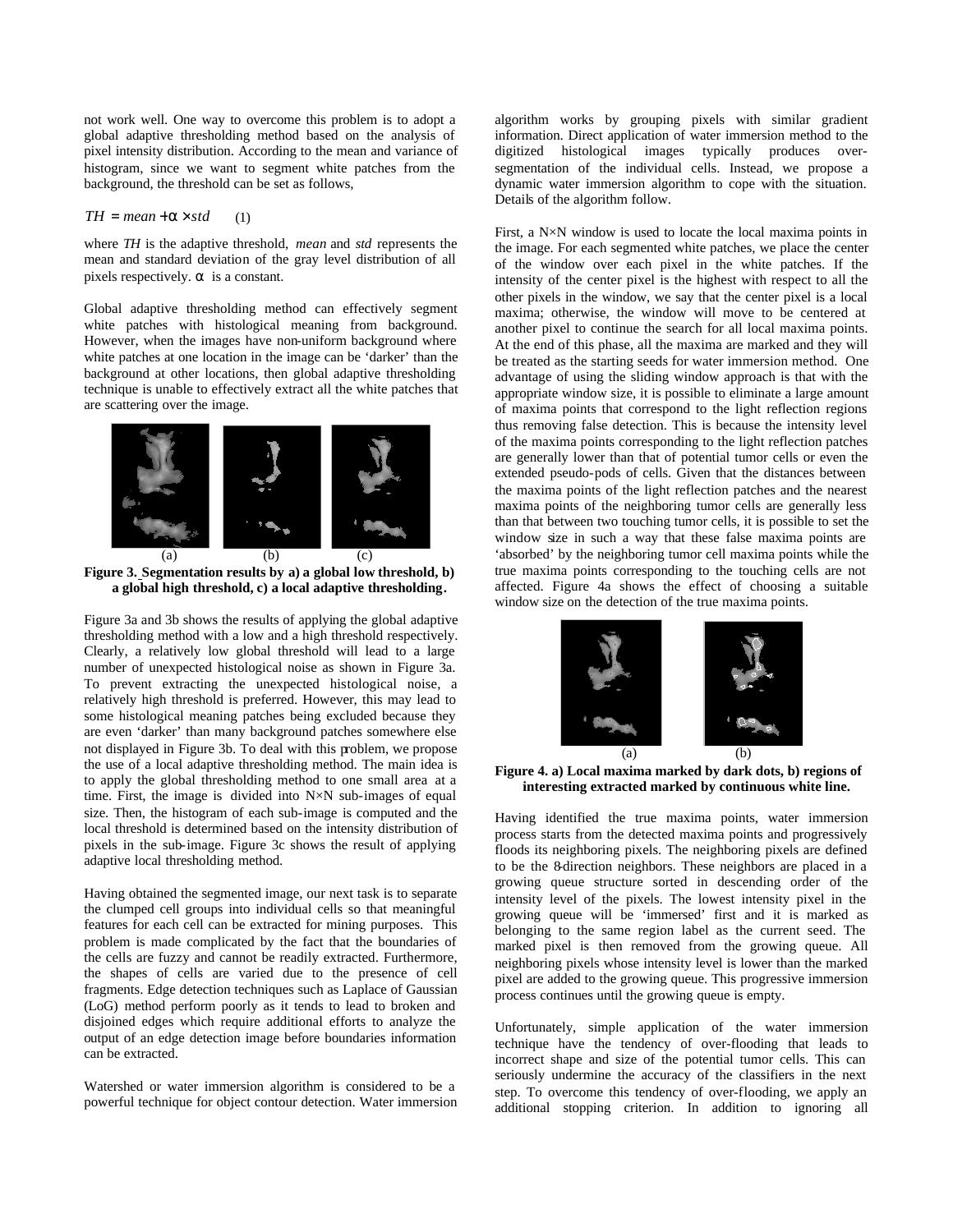neighboring pixels with intensity level lower than the last placed pixel, we also ignore all those pixels whose intensity level is too low as compared to the last placed pixel. To implement this, we use a dynamically set seed-to-pixel contrast threshold. This threshold is larger for the 'brighter' seed and smaller for the 'darker' seed. This is because from a priori knowledge, we know that the variation in intensity level of pixels neighboring to a 'brighter' maxima point is larger than that to a 'darker' maxima point. The seed-to-pixel contrast threshold is determined using the equation as follows:

$$
Con_{th} = A \times \frac{I_{\text{max}}}{255} \times e^{\frac{I_{\text{max}}}{255}}
$$
 (2)

where *Con\_th* is the seed-to-pixel contrast threshold, *A* is a constant determined by analyzing the intensity level variation of the tumor cells , and *Imax* is intensity level of the seed.

Figure 4b shows that the proposed algorithm is able to effectively extracted accurate contours of the potential tumor cells, and is able to separate those touching tumor cells. At the same time, a large number light reflection region has been eliminated. However, the algorithm is still unable to eliminate false regions corresponding to the extended psuedopods of cell segments. In order to obtain an accurate count of tumor cells in the histological images, it is necessary to adopt a different strategy. In the next section, we discuss how data mining techniques can be used to help classify these regions of interest into either tumor cells or non-tumor cells.

### **5. MINING THE TUMOR CELL FEATURES**

At this point in the analysis process of histological images, we have segmented the original image into individual regions of interest with different sizes and shapes. For each segmented region, we need to extract relevant information for meaning mining to take place. Although touching cells together with cell fragments make cells in highly irregular shapes, because the process of dynamic water immersion method to extract individual regions of interesting does not follow the irregular shapes of cells but extract potential tumor cell regions with rounder and larger appearance than extracted noise regions such as extended psuedopods, we focused on features related to the size and the shape of each region.

Shape measurements are physical dimensional measures that characterize the appearance of an object. The goal is to use the least number of measurements to characterize an object adequately so that it may be unambiguously classified. Human judgements of shape complexity depend on several factors. Of course, topological factors play an important role, the number of components and holes in the object affect its judged complexity. In our tumor cell identification problem, we assume that the regions are made up of connected set of pixels with no holes inside. In order to guarantee this property, a closing morphological operation has been used to fill all the holes that may possibly exist in the regions of interest. This ensures that each region of interest has a single border. For such region, the size and shape attributes are area of the region, the roundness and the elongation of the region.

The first feature we have found useful relate to the size of the region in the form of the area of the region. Area of the region of interest is defined as the total number of pixels within the region, up to and including the boundary pixels. Another useful feature is

the perimeter of the region. It is defined as the arc length of the digital boundary of the region under consideration. The arc length is obtained from its chain code representation [16] with 8 direction connection whereby the horizontal and vertical moves are counted as 1 and the diagonal moves are counted as  $\sqrt{2}$ . With this definition, we define the roundness of a region as:

$$
roundness = \frac{4 \times p \times Area}{Perimeter^2}
$$
 (3)

Note that the roundness measurement is a value between 0 and 1. The greater the ratio is, the rounder is the object. If the ratio is equal to 1, the object is a perfect circle. As the ratio decreases from 1, the object becomes elongated or irregular. In the real plane, the 'isoperimetric inequality' rule holds that roundness  $= 1$ for any shape. However, in a digital measurement, it turns out that the roundness may be greater than 1 for small area regions.

Another important feature to characterize morphology of a region is the elongation measure. The elongation of a region is defined as the ratio of the width of the minor axis to the length of the major axis. This ratio is computed as the minor axis width distance divided by the major axis length distance, giving a value between 0 and 1. If the ratio is equal to 1, the region is roughly a square or is circularly shaped. As the ratio decreases from 1, the region becomes more elongated. Major axis is the longest line that can be drawn through the region. The two end points of the major axis are found by selecting the pairs of boundary pixels with the maximum distance between them. This maximum distance is also known as the major axis length. Major axis angle is the angle between the major axis and the x-axis of the image. The angle can range from 0° to 360°. Similarly, we define the minor axis length and minor axis angle where the minor axis must maintain perpendicula rity with respect to the major axis at all time. The result is a measure of the degree of elongation, *Elong*

$$
Elong = \frac{L_{MAJOR}}{L_{MINOR}} \tag{4}
$$

where *LMAJOR* is the major axis length of the region and *LMINOR* is the minor axis length of the region.

With the extracted features of each regions of interest, a number of base classifiers are built to help classify these regions into either tumour cells or non-tumour cells. We have selected the three most commonly used data mining techniques to build our team of base classifiers. The first base classifier is the statistical Bayes classifier [14] which incorporates the full covariance matrix. The size and shape features of the regions of interest are not necessarily independent of each other and maintaining the correlation information among them may help to improve the final classification performance. In the training phase, the mean vector and the covariance matrix are computed from the training data to model the Bayes classifier. When a test data comes in, it is assigned to the class with the highest posterior probability. Our second base classifier is based on the decision tree techniques. We use the most widely cited decision tree classification tool, C4.5 [13], to build this base classifier. Our third and final base classifier is based on association rules mining technique. This classifier is built using the Classification-Based on Association (CBA) tool that was first proposed in 1998 [15].

While the individual classifiers do give reasonably accurate predictions of tumor versus non-tumor cells, to improve the predictive accuracy further, we propose the use of two voting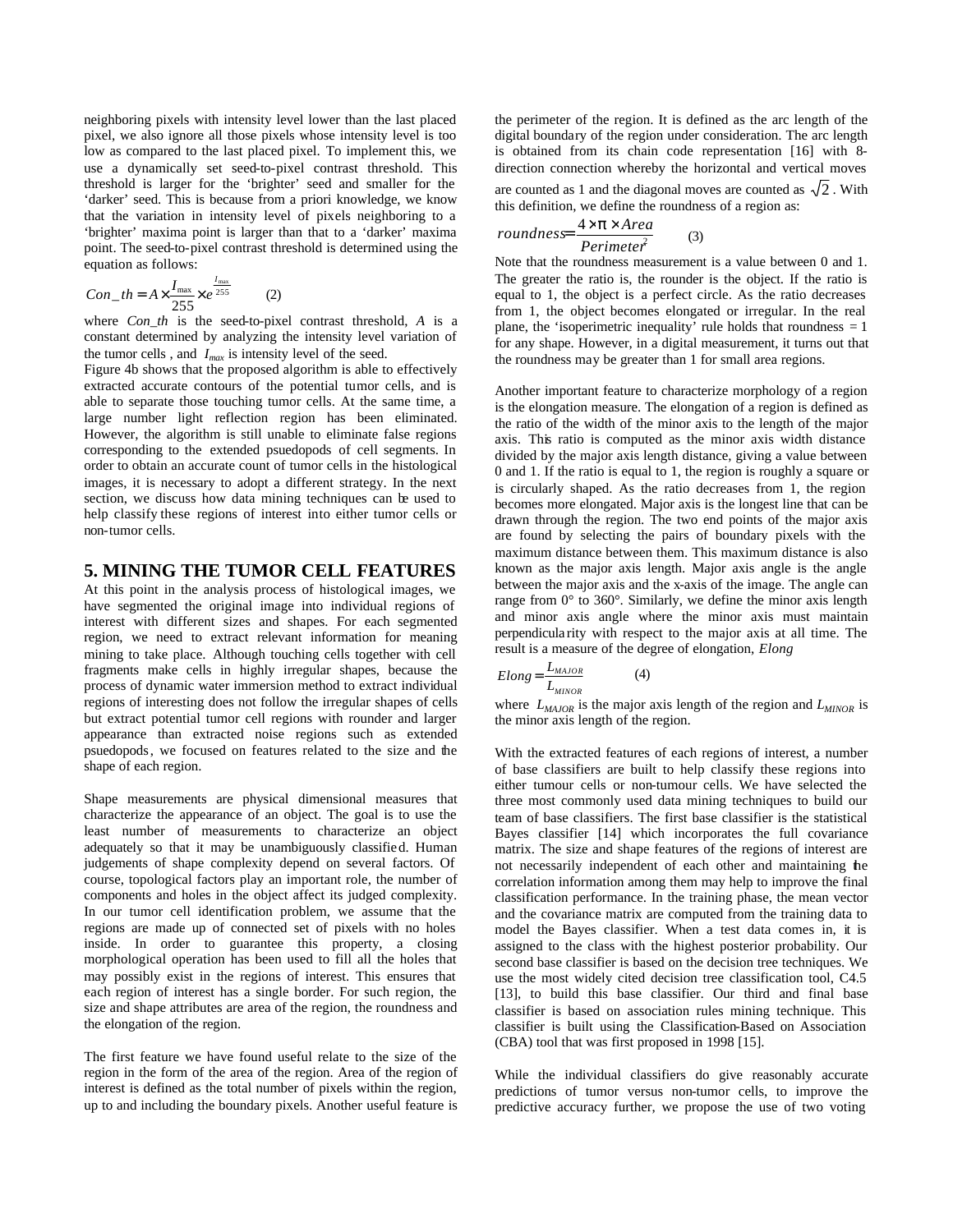strategies to integrate the base classifiers into a meta-classifier. The first voting strategy is the majority vote strategy. In the majority vote strategy, the meta classifier will output the majority class among all the base classifiers as the final class. For example, in our problem, we have two classes: tumor versus non-tumor. Once test data comes in, if the Bayes classifier identifies it as class tumor, but both the C4.5 and CBA classifiers classify it as class non-tumor, then the majority-vote meta-classifier will assign the test data to class non-tumor. This technique is simple but it does not take full advantage of the strengths of the different classifiers.

It is observed that different classifiers have different abilities in classifying the different classes. For example, the Bayes classifier may be very accurate in identifying the tumor class, whereas the CBA classifier may be very good in identifying the non-tumor class. To take full advantage of their different strengths, a weighted vote strategy for building the meta classifier is proposed. In this strategy, different weights are assigned to the individual classifier's outputs for different classes. Assume the weight of the Bayes classifier when it results in class tumor is  $\alpha_1$ , and when it results in class non-tumor is  $\alpha_2$ . Similarly, the weight of the C4.5 classifier when it results in class tumor is  $\alpha_3$ , and for non-tumor class, the weight is  $\alpha_4$ . Finally, the weight of the CBA classifier when it results class tumor is  $\alpha_5$ , and for the non-tumor class, the weight is  $\alpha_6$ . All these weights are in the range from 0.0 to 1.0. When a test data comes in, if the Bayes classifier identifies it as belong to class tumor, the score of this test data for class tumor is  $\alpha_1$ , and at the same time, the score of the test data for class nontumor is  $1-\alpha_1$ . If the Bayes classifier identifies it as belong to class non-tumor, then the score of the test data for class tumor is  $1-\alpha_2$ , while the score for class non-tumor is  $\alpha_2$ . In the same manner, we are able to obtain the scores for class tumor and non-tumor from the other two base classifiers. At the meta classifier level, the total scores for the two classes are computed. If the total score for class tumor is greater than the total score for class non-tumor, the metal-classifier will classify the particular test data to be class tumor.

## **6. EXPERIMENTAL RESULTS**

The images used in our experiments are derived from the histological sections containing tumor cells of experimental animals' lungs which had been stained using GFP - green fluorescent protein. Female mice, 4–8 weeks of age, were given injections with a single cell suspension of 2 x  $10^6$  cells in 100  $\mu$ into the tail vein. After 24 or 48 h, the mice were sacrificed and the lungs were frozen in Histo Prep. Ten-micrometer frozen sections were made. The slides were scanned using a digital micrometer (Microcode II; Boeckeler Instruments, Tucson, AZ) to ensure that all areas were counted only once. Green fluorescent cells were confirmed by overlay with a DAPI-stained nucleus. The tissue sections were observed by a Leica inverted fluorescent microscope. A Hamamatsu Orca digital camera was connected to the microscope and linked to a Mac G4. A  $\times$ 4 objective was used during acquisition. Histological images were captured directly using the digital camera as 8-bit gray-level 1024×1022 TIFF files and stored on hard disk of Mac G4 computer. The histological images were characterized by high intensity pixels in the form of white patches corresponding to potential tumor cells expressing GFP. The proposed methods were evaluated on a database of 20 tissue-section histological images captured under same

environment such as subjective magnification, exposure and data format, etc. The resolution of these images is 1024×1022 in 8-bit grey level TIFF format.

During the local adaptive thresholding stage, the images are divided into 3×3 sub-images. After performing some initia l studies, we set  $\alpha$  in Eqn (1) to 2.35. This value is good enough to retain as many white patches as possible while removing most of the background noise. For the dynamic water immersion algorithm, a window size of 7x7 pixels is used to locate the local maxima. The *Con\_A* in Eqn (2) was determined by initial investigation to be 42 for extracting contours of regions of interesting. Figure 4 show an example of the segmented white patches and local maxima marked by dark dots. Contours of regions of interesting extracted by using the dynamic water immersion algorithm are highlighted by continuous white lines.

In our experiments, there are 2850 regions of interest in total. A medical professional had labeled 1704 regions to be tumor cells. This implies that using the proposed image processing technique alone, we are only able to achieve an accuracy of 59.9%, which is far from satisfactory. Next, we perform experiments on the predictive accuracy of the three base classifiers. Here, we use the 10 fold cross-validation testing strategy. The results obtained for 10 splits of the database are summarized in Table 1.

| Table 1. Error rates for the 10 splits with the three base |              |  |  |  |
|------------------------------------------------------------|--------------|--|--|--|
|                                                            | classifiers. |  |  |  |

|             | <b>Bayes</b> | C4.5        | <b>CBA</b>  |
|-------------|--------------|-------------|-------------|
| Split       | Error        | Error       | Error       |
|             | rate $(\%)$  | rate $(\%)$ | rate $(\%)$ |
| 1           | 15.8         | 15.1        | 17.5        |
| 2           | 17.5         | 15.1        | 15.4        |
| 3           | 23.2         | 20.4        | 18.2        |
| 4           | 21.1         | 20.0        | 17.9        |
| 5           | 22.1         | 20.7        | 20.7        |
| 6           | 14.7         | 16.8        | 18.9        |
| 7           | 17.9         | 17.9        | 15.8        |
| 8           | 26.0         | 24.6        | 21.1        |
| 9           | 30.8         | 23.2        | 20.7        |
| 10          | 25.3         | 26.0        | 22.1        |
| Average (%) | 21.4         | 20.0        | 18.8        |

On average, the CBA classifier has the lowest average error rate of 18.8%. We also noticed that the classification error rates of the CBA classifier for 10 splits of database are more compact and consistent than that of Bayes and C4.5 classifiers. Table 2 summarizes the results of the experiments for evaluating the performance of meta-classifiers using the two voting strategies. In the table, false-positive error rate refers to the misclassification of tumour cell as non-tumour cell while false negative error rate relates to misclassification of non-tumour cell as tumour cell. Here, the average error rate for the majority-vote meta-classifier is 19.0%. On the other hand, the weighted-vote meta-classifier has the lowest average error rate among all the individual base classifiers with an average error rate of 18.7%. This result is achieved at  $\alpha_1 = 0.9$ ,  $\alpha_2 = 0.6$ ,  $\alpha_3 = 0.7$ ,  $\alpha_4 = 0.6$ ,  $\alpha_5 = 0.6$ ,  $\alpha_6 =$ 0.9. The Bayes classifier has a stronger ability to identify tumor cells, hence it receives greater weight for classifying class tumor cell. Statistical significance evaluations of paired t-tests between the weighted-vote meta-classifier and individual base classifiers